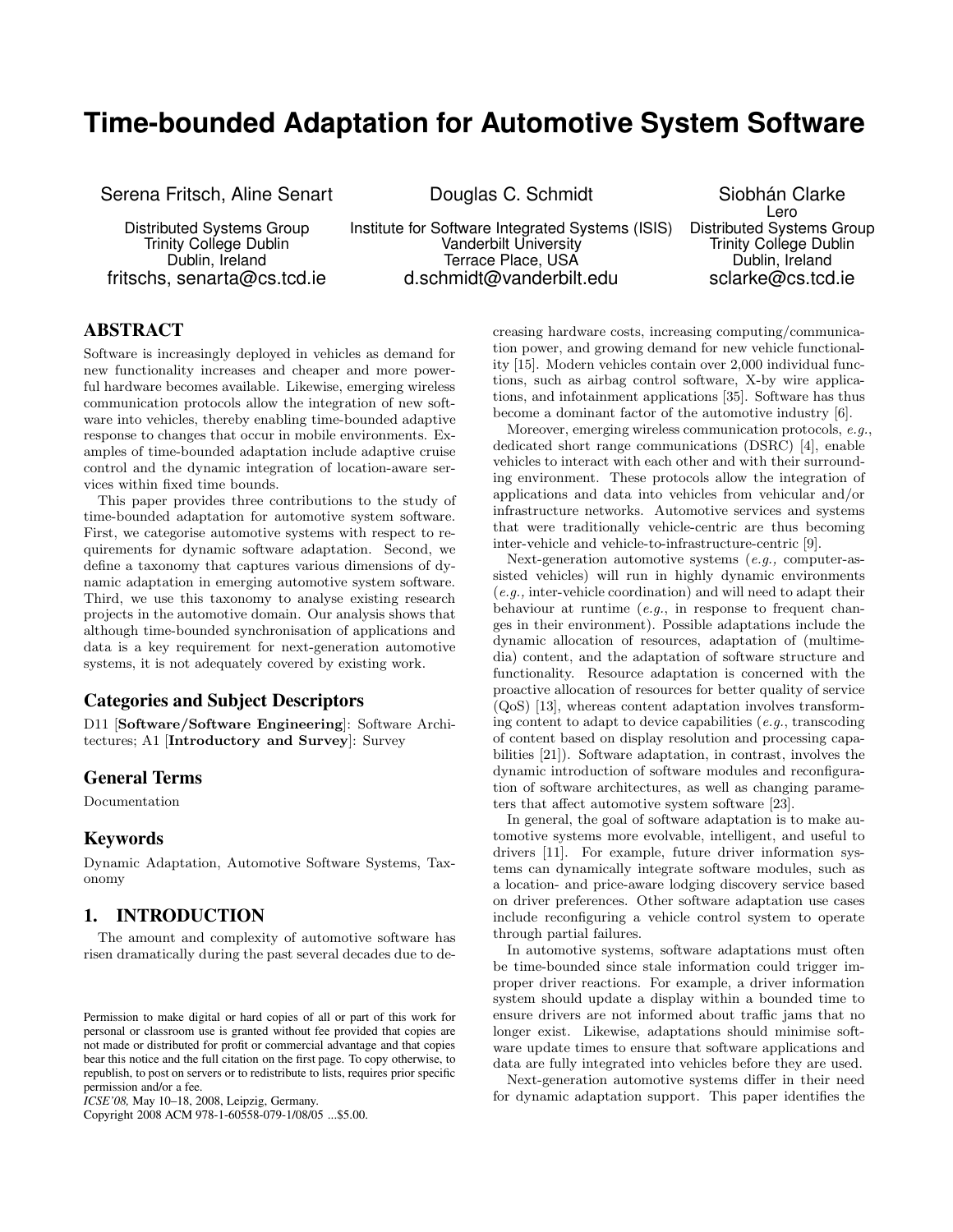software adaptation requirements of the following four classes of automotive systems: (1) vehicle-centric systems, whose dynamic adaptation needs are limited, e.g., handling error conditions [37], (2) driver information systems, which require the dynamic adaptation of content, as well as periodic update of vehicle software to better reflect the current environmental conditions, (3) cooperative driving systems, which adapt their behaviour according to the surrounding vehicles and road conditions, and (4) vehicular sharing systems, which use the processing power and data transmission of multiple vehicles to perform distributed computations.

After discussing the software adaptation requirements of these four classes of systems we define a taxonomy that characterises various dimensions of their dynamic adaptation, including binding time, constraints and type of adaptation, timeliness requirements, and adaptation trigger. We then use this taxonomy to classify existing projects and reveal gaps in this work that require additional research on timebounded integration of software modules.

The remainder of this paper is organised as follows: Section 2 motivates software adaptation in automotive systems via a managed highway scenario; Section 3 summarises prior efforts to classify adaptive automotive systems; Section 4 identifies four automotive system classes and their characteristics with regards to dynamic adaptation; Section 5 defines a taxonomy of the identified characteristics; Section 6 categorises existing research projects in terms of this taxonomy; and Section 7 presents concluding remarks and identifies promising areas of research.

# **2. MOTIVATING EXAMPLE FOR TIME-- BOUNDED ADAPTATION**

Managed highway scenario. To make our software adaptation discussions concrete, consider the following example from the domain of intelligent lane reservation system for managed highways. The goal of a managed highway is to reduce congestion, enable vehicles to maintain safe speeds, and allow emergency vehicles to arrive safely and faster at accidents [33]. One way to schedule and enforce vehicle QoS on a managed highway is to allow drivers to reserve lanes "slots." Moreover, lanes can be partitioned  $(e.g.,)$  low vs. high priority  $QoS$ ) and can be priced differently. For example, travellers could reserve slots on low priority lanes cheaper than travellers willing to pay extra for slots in a high priority lane that allow them to drive faster and reach their destination sooner.

In this managed highway scenario, vehicles indicate their destination and potential constraints or desires on their way points. To ensure proper admission control, vehicles wait in a queueing lane for their reserved slot to become available before entering the highway  $(c.f., Figure 1)$ . A highway entrance assistance system (e.g., a tollgate) uses short-range communication and relays between queued vehicles to ensure proper software versions and necessary hardware are installed before allowing vehicles to enter the highway. Example software could include warning applications, secure payment algorithms, and infotainment applications, such as hotel and restaurant finder or car-to-car gaming; hardware could include road condition and vehicle motion sensors and sufficiently powerful on-board computers.



Figure 1: Managed Highway Scenario

Software adaptation mechanisms. The managed highway scenario described above motivates the need for various software adaptation mechanisms. For example, the assistance system could use an adaptation scheduling mechanism to determine which modules to download and integrate dynamically into vehicles based on global and/or local adaptation policies. These policies can specify the actions  $(e.g., in-)$ tegration, upgrade, downgrade or deinstallation of software modules) to execute on the vehicle, as well as the properties with which (e.g., version numbers or priorities) these modules must comply.

One adaptation policy involves the integration of all highpriority modules, e.g., warning and security applications have higher priorities than infotainment applications and hence must be integrated before a vehicle enters the highway, whereas lower-priority modules are optional. Another adaptation policy involves the dynamic update of an existing module to a newer version that is located at the assistance system, e.g., updating a secure payment algorithm. Yet other adaptation policies include the downgrading and de-installation of modules due to expirations of licences or the change of vehicle ownership [3].

The adaption process itself is time-bounded since the decision process of which modules to download and integrate and the actual download of the modules itself must be executed before the vehicle can enter the highway. These adaptation policies can be influenced by the available memory on a vehicle platform, module interdependencies, and versioning of the modules. For example, all necessary high-priority modules may not be downloadable due to timing or memory constraints, in which case a new time slot may be needed for the vehicle. Likewise, the integration of a secure payment algorithm might trigger an additional integration of digital signature algorithms and secure communication modules that increase the overall adaptation time and might cause an overrun on the overall time bound.

# **3. RELATED WORK ON CLASSIFICATION OF ADAPTIVE AUTOMOTIVE SYSTEMS**

Relatively little prior work has classified software for automotive systems and existing classifications focus mainly on embedded systems. For example, Karjalainen classified embedded control systems into six categories, ranging from microcontrollers to special purpose control systems [18]. Each taxonomy category is identified by eight characteristic groups, e.g., hardware architecture and processor capabilities.

Many automotive systems have stringent real-time requirements that can be classified according to their time constraints, i.e., process execution behaviour, timing constraints, and degree of timeliness that they provide [5]. This classi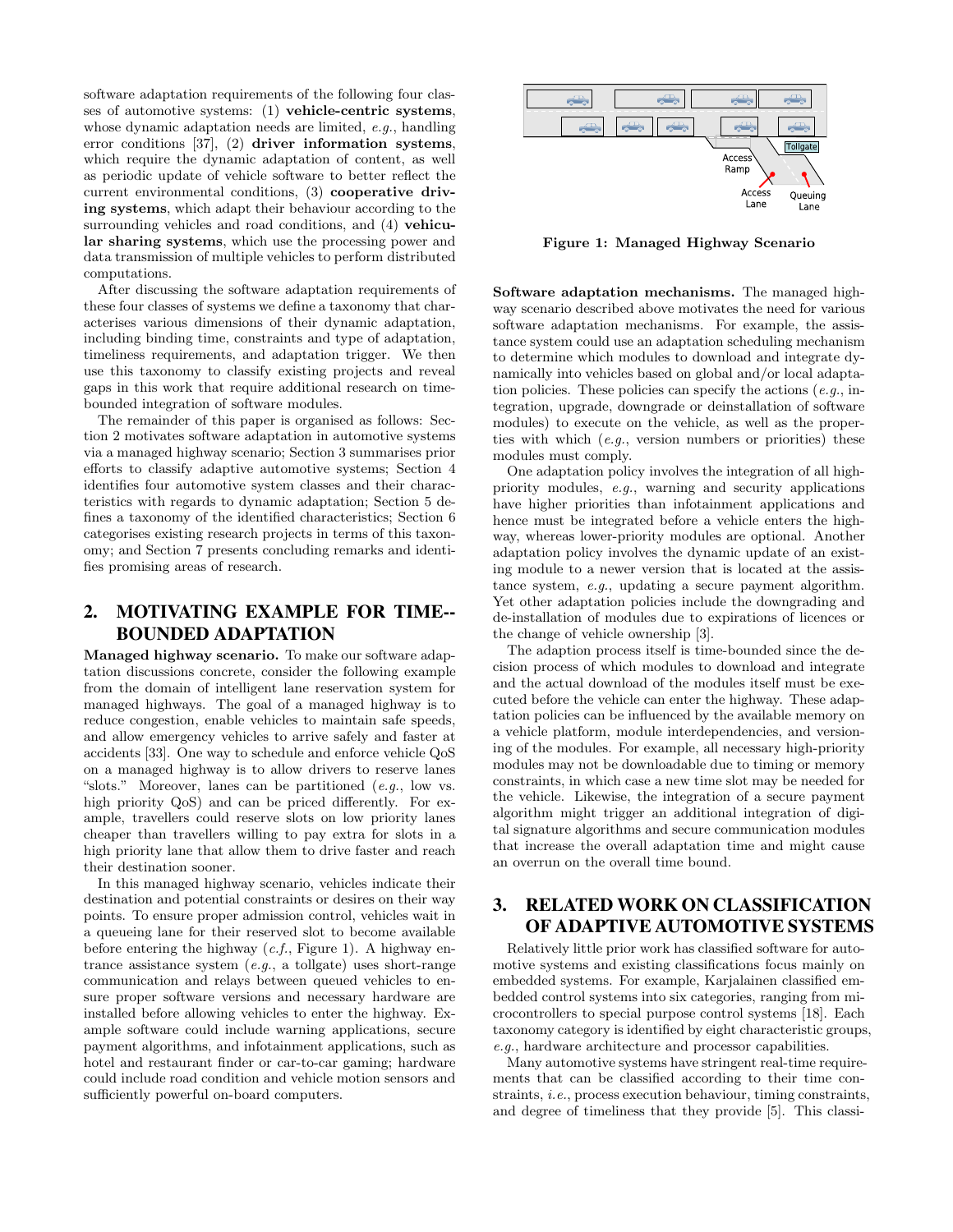fication focuses largely on developing integrated schedulers. Other classifications target coarse-grained distributed systems and their characteristics [34]. These characteristics are based on an explicit model of the time constraints as a path (the so-called path-based paradigm) and comprise granularity, triggering causes, and classes of data streams.

Dynamic adaptation of general  $(i.e.,$  non-automotive) software systems is discussed extensively in the literature. An overview is presented in [23], which focuses on compositional adaptation (i.e., reconfiguring the software architecture itself) and classifies projects with regards to their support of compositional adaptation. This taxonomy comprises three dimensions: (1) where to compose, (2) the point in time of composition, and (3) the techniques used. The authors also highlight challenges, such as assurance and decision making, that an adaptation technique must consider.

Aksit and Choukair summarise approaches for deploying and dynamically adapting applications and software platforms [1]. They distinguish between approaches that deal with the dynamic reconfiguration of component architectures (i.e., introduction and deletion of components) and dynamic adaptability (i.e., the fast adaptation of application behaviour without reconfiguration). They list many technical challenges and solutions (such as maintaining application consistency) to address both approaches.

Although time-bounded adaptation is key to automotive system software, this topic is largely absent from existing surveys and taxonomies. The remainder of this paper therefore presents a taxonomy of adaptive automotive systems with regards to time-bounded adaptation and compares this taxonomy with existing research projects.

# **4. CLASSIFICATION OF ADAPTATION REQUIREMENTS FOR AUTOMOTIVE SYSTEMS**

This section presents the results of an extensive domain analysis of existing and emerging automotive systems aimed at classifying these systems in terms of their level of support for—and characteristics of—dynamic adaptation.

#### **4.1 Vehicle-centric Systems**

Vehicle-centric systems assist in the control of a vehicle's behaviour, such as braking or steering. This category contains all safety-critical systems, such as electronic braking systems and X-By-Wire [10]. These systems have stringent safety and reliability requirements since they directly or indirectly affect vehicle behaviour.

In the case of a component failure, safety critical functionality must continue to operate. One way to ensure continued operation is to downgrade a system configuration to a failsafe state while disabling non-critical functionality [37]. For example, critical functionality, such as a vehicle dynamics controller, can be degraded to a less sophisticated version, whereas climate control can be disabled. In this context, adaptation can be viewed as an error handling mechanism.

All component variants should exist at design time to ensure validity and safety of overall system behaviour. Adaptation should then choose a suitable configuration at runtime. Since components can have different importance levels the decision process may need to take their priorities into account, i.e., the adaptation of the vehicle dynamics controller should be performed before disabling the climate control.

Adaptation timeliness is also important since adaptations should execute quickly to ensure the safe application operation, e.g., disabling climate control in a best-effort time bound. Safety-critical applications may even require adaptation within hard real-time bounds, e.g., downgrading the vehicle dynamics controller within milli-seconds.

#### **4.2 Driver Information Systems**

Driver information systems provide information about the vehicle's surrounding environment and the vehicle itself, using internal and external sources. This category comprises a wide range of applications, including navigation guidance, warning about approaching emergency vehicles, and providing information about the vehicle's state. We categorise these systems into the three following sub-classes:

• In-vehicle entertainment systems, which provide passengers with audio and video data obtained from other vehicles  $(e.g., via DSRC [4])$  or the infrastructure  $(e.g., via$ 802.11p [22] or GSM [29]). Due to the instability of connections in vehicular ad hoc networks and the heterogeneity of in-vehicle entertainment systems, different data resolutions are needed to suit device and network capabilities [21]. In this context, adaptation is concerned with changing the video data resolution and modifying compression rates of audio and video data based on current network conditions.

• Warning applications, which expand a driver's horizon by providing information about future hazardous road conditions, erratic drivers, and prioritised vehicles (such as emergency vehicles). These systems use information obtained from internal sensors, such as engine temperature sensors, as well as information obtained from other vehicles or the infrastructure, such as the number of neighbouring cars or current weather conditions. Since these systems execute in a mobile environment, information changes continuously, so applications must adapt the displayed information dynamically to accurately reflect environmental conditions. In this context, adaptation involves executing actions depending on the current situation.

• Travel information systems, which perform navigation tasks, such as helping drivers locate optimal routes. This category also includes other services, such as hotel, restaurant, and parking space locators. These services are location-based and display information based on vehicle geographic location. Like warning applications, the software execution in these systems is affected directly by the external environment. In this context, adaptation involves the change of software parameters, by using either rule-based approaches or the Strategy pattern [12].

Future driver information systems will communicate with the transportation infrastructure and other vehicles to dynamically integrate new features into vehicles or update older features. For example, at a national border crossing specific types of modules could be installed in driver assistance systems of all vehicles to display additional information about the current country, e.g., maximum allowed speed and specific road signs. In this context, adaptation involves structural and functional software changes that users can trigger explicitly (e.g., when connected to a 3G network) or implicitly (e.g., by communication between other vehicles and the transportation infrastructure).

Most software adaptations in driver information systems should execute in bounded time to ensure the validity of the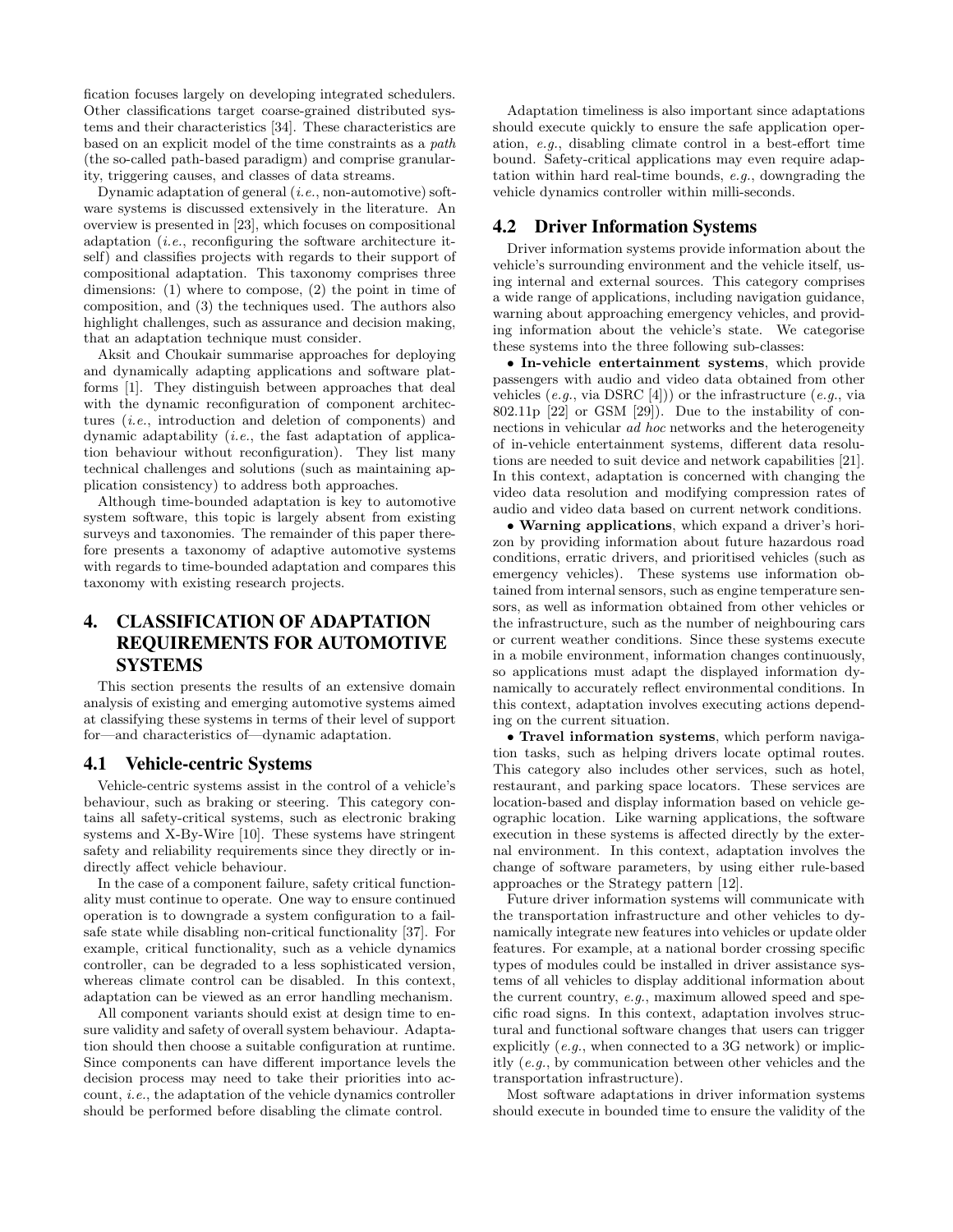information. Adaptations may also depend on priorities between various systems. In the case of software integration, memory constraints and inter-dependencies between modules should be considered.

## **4.3 Cooperative Driving Systems**

Cooperative driving systems require vehicle-to-vehicle and vehicle-to-infrastructure coordination. Examples include adaptive cruise control, platooning, and adaptive steering. Whenever a system parameter changes, such as the distance to the leading car, cooperative driver systems must react accordingly, e.g., by accelerating or braking. Adaptive cruise control involves maintaining a safe time-headway distance between vehicles to ensure emergency braking does not cause collisions between cars. The headway calculation system adapts a vehicle's headway by accounting for changed environmental conditions, vehicle dynamics, and safety considerations [17].

In this context, adaptation involves changing behavioural parameters of a single car to ensure the coordinated behaviour of the group of vehicles to which it belongs. The behaviours of the collaborating vehicles should respond to constraints imposed from other vehicles and from the environment (such as the weather) [16]. This type of adaptation is considered semi-dynamic since the system adjusts its behaviour  $(i.e.,$  the actions to take) by changing system parameters (e.g., the longitudinal control is determined by the distance and the time gap to the next vehicle).

# **4.4 Vehicular Sharing Systems**

Vehicular sharing systems distribute data or computations on vehicles and are comprised of inter-vehicle sharing systems. For example, an environmentally-conscious vehicular sharing system could measure the aggregate carbon footprint of a road in real-time using distributed vehicle computing resources. If the footprint reached a critical threshold, vehicles could adapt their behaviour to reduce the pollution level, e.g., by switching off their climatisation system, reducing speed, or shutting down engines in traffic congestion. In this context, a vehicular network serves as a closed-loop control system, where disseminated messages trigger a corresponding response.

Data can also be distributed and shared amongst vehicles. In this context, the vehicular network can be viewed as a sensing and relaying network, e.g., delivering audio or video data to passengers on long journeys. These types of systems implement resource adaptation, e.g., they provide facilities for monitoring and controlling dynamic resource usage of activities within a system [13].

# **5. A TAXONOMY OF AUTOMOTIVE SYSTEM ADAPTATIONS**

Based on an extensive literature survey we defined a taxonomy that divides the dynamic adaptation requirements of automotive systems into five dimensions: (1) binding time, (2) adaptation timeliness requirements, (3) adaptation type, (4) adaptation constraints, and (5) adaptation trigger. Each dimension can take a finite number of values, which we refer to as characteristics.

This section uses Kiviat diagrams [20] to (1) visualise the different dimensions of our taxonomy and their possible characteristics and (2) depict the adaptation requirements of the four classes of automotive systems presented in Section 4.

## **5.1 Taxonomy Dimensions**

#### *5.1.1 Binding Time*

Binding time is defined as the point in time when the adaptive behaviour is composed with the business logic of an application [23]. Static binding time is used when all forms of adaptability are hardwired with the application, i.e., all possible configurations and resource allocations are determined at design time of the application. A change in the adaptive behaviour triggers application reengineering and recompilation.

In semi-dynamic adaptations, all possible configurations of an application are determined at design-time. Depending on the current situation, however, a configuration can be dynamically chosen at runtime. Dynamic binding is the most flexible approach since it allows the introduction and alteration of software modules and the reconfiguration of the existing software architecture during runtime without stopping/restarting the application.

#### *5.1.2 Type of Adaptation*

The type of adaptation defines what is being adapted. Resource adaptation dynamically allocates resources based on current conditions. Content adaptation determines how to adapt content to better suit device and network capabilities.

Software adaptation is a category that comprises parameter adaptation, functional adaptation, and structural adaptation. Parameter adaptation involves modifying variable values that determine program behaviour. Functional adaptation allows application interfaces to remain constant and changes only implementations, e.g., updating of an existing software module to a newer version. Structural adaptation changes the actual architectural parts of an application, e.g., by replicating objects or introducing new software modules.

#### *5.1.3 Timeliness Requirements*

The timeliness requirements of an adaptation characterise the time constraints under which the adaptation is executed. Hard real-time constraints require the execution of adaptation within a firm execution deadline. Adaptations executed under soft real-time constraints minimise the adaptation execution and blackout time (which is the time the application is unavailable due to state transfer and reconfiguration).  $Un$ bounded adaptations are executed without any time bounds.

## *5.1.4 Constraints of Adaptation*

This dimension comprises the various constraints that might affect an adaptation. Memory constraints impose a limit on the size of software modules that can be integrated, which is particularly relevant in automotive embedded systems. Priorities between modules imply an ordering of adaptations since high-priority modules should be adapted before lowpriority modules. Likewise, dependencies between software modules can affect adaptation since adapting one module can trigger an update of other modules.

#### *5.1.5 Adaptation Trigger*

These characteristics describe what triggers an adaptation. Internal triggers occur inside the system itself, e.g.,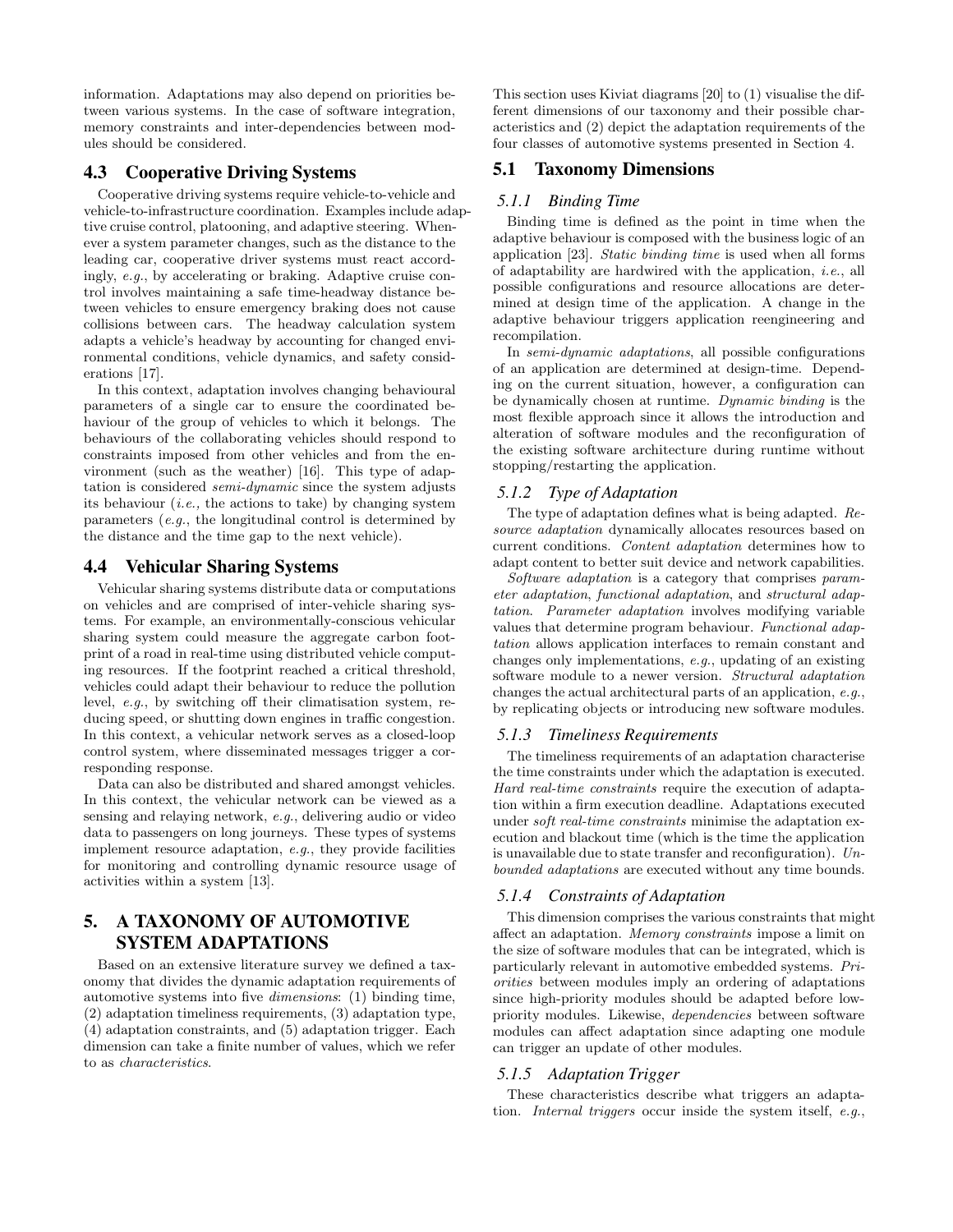due to the occurrence of a fault. External triggers, such as vehicle-to-infrastructure or vehicle-to-vehicle, are based on external information, either obtained by sensors or communication events with other vehicles or the infrastructure.

## **5.2 Automotive Systems Diagrams**

We use Kiviat diagrams [20] to visually present the requirements of the four automotive system classes on adaptation. Dimensions of the taxonomy represent axes of the Kiviat diagrams and characteristics of the dimensions represent the set of differentiating values. The characteristics are ordered by flexibility, from the least flexible characteristic to the most flexible one.

There is no containment priority between the characteristics of a dimension in a Kiviat diagram, i.e., the outermost characteristic does not automatically include the other ones. Since each class has different requirements, they all exhibit different Kiviat profiles and can therefore be compared easily. These diagrams also allow developers of automotive software to visually map the characteristics of their applications to one of the diagrams, which helps identify dynamic adaptation requirements.

Below, we present the representations in Kiviat diagrams of the four classes of automotive systems from Section 4 and describe their corresponding characteristics in terms of the taxonomy dimensions from Section 5.1. If a resulting diagram supports more than one characteristic in a dimension, the outermost characteristic defines the diagram.

#### *5.2.1 Vehicle-Centric Systems*

Figure 2 depicts the Kiviat diagram for vehicle-centric systems. These systems require functional adaptation  $(e.g.,$ 



Figure 2: Kiviat Diagram of Vehicle-Centric Systems

downgrading and switching off functionality when a fault occurs), so the adaptation trigger is internal. Moreover, since these systems are safety-critical, a static or semi-dynamic approach for dynamic adaptation is appropriate and adaptation actions should be executed within bounded time. Priorities and dependencies between modules affect adaptation in these systems.

#### *5.2.2 Driver Information Systems*

Since driver information systems comprise a wide range of applications, we divided them with regards to their adaptation type. In-vehicle entertainment systems support content adaptation and the Kiviat diagram for these systems is shown in Figure 3. Since the resulting actions are deter-



Figure 3: Kiviat Diagram of In-Vehicle Entertainment Systems

mined at design-time of a system  $(e.g.,$  using event-conditionaction rules) the adaptation is semi-dynamic. The execution time of the adaptation should be minimised to ensure the freshness of the displayed information. Adaptation is constrained by the available capabilities of the display device and current network conditions.

Warning applications and travel information systems support the whole range of software adaptation, i.e., adaptation of parameters and also the integration of new services from the infrastructure and other vehicles. The profile of these systems is depicted in Figure 4. This adaptation can be triggered internally by drivers, as well as by inter-vehicle or vehicle-infrastructure communication as software modules are downloaded and integrated via communication links. The binding time of this adaptation is dynamic since new configurations are determined during system runtime. The duration of the adaptation should be executed in soft realtime, *i.e.*, best effort adaptation within time bounds. Adaptation itself can be influenced by the available memory space on the vehicle's software platform. Dependencies between modules and priorities can also influence the scheduling and determination of which and how modules are integrated into the system.

#### *5.2.3 Cooperative Driving Systems*

The Kiviat diagram of cooperate driving systems is depicted in Figure 5. This adaptation concerns the change of parameters, such as speed, acceleration, and distance. It can be triggered by inter-vehicle and vehicle-to-infrastructure communication and the internal sensing of the current state of the vehicle.

In cooperative driving systems, actions are determined a priori since they may have safety-critical effects on the adaptation. Hence, the binding time is semi-dynamic or even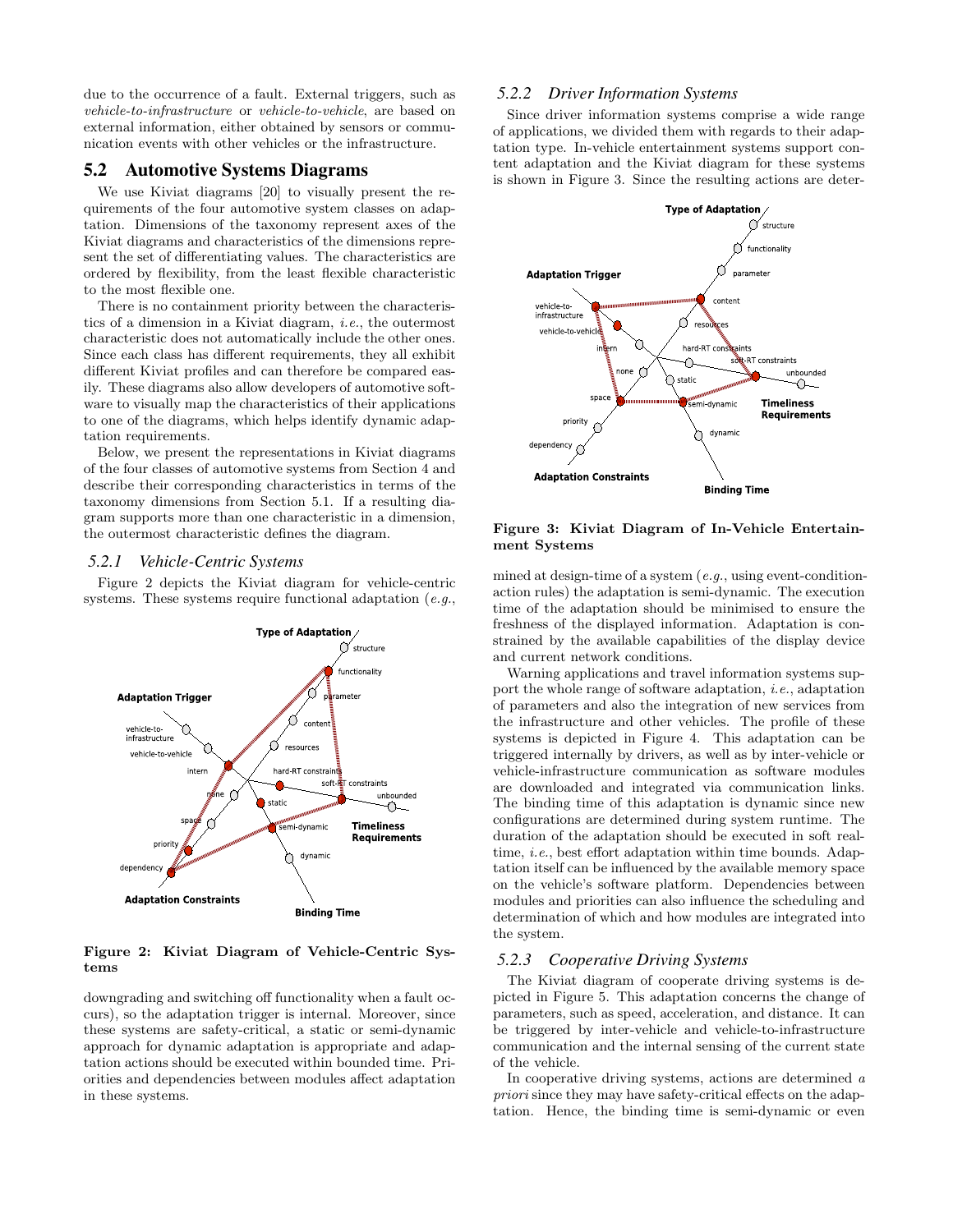

Figure 4: Kiviat Diagram of Warning Applications and Travel Information Systems



Figure 5: Kiviat Diagram of Cooperative Driving Systems

static. All adaptations should therefore execute within a bounded amount of time and are at least soft real-time constrained. In addition to coordination constraints, adaptation can be affected by priorities of triggered actions, e.g., longitudinal control of a vehicle should be adapted before lane change control to avoid rear-end collisions.

#### *5.2.4 Vehicular Sharing Systems*

Figure 6 presents the Kiviat diagram of vehicular sharing networks. These systems require dynamic allocation of



Figure 6: Kiviat Diagram of Vehicular Sharing Systems

resources (such as load balancing and membership mechanisms) since the underlying topology of the network changes continuously. Adaptations are triggered by messages received from other vehicles or from the infrastructure itself.

The binding time of adaptations for vehicular sharing systems is dynamic since new memberships and data or computational loads are dependent on the current status of the network. The nodes in these systems are mobile, so these adaptations should be performed within stringent time bounds. Resource constraints (such as available memory, computational power and bandwidth) impose constraints on the adaptation decision process.

# **6. APPLYING THE TAXONOMY TO CLASSIFY EXISTING PROJECTS**

This section investigates existing research projects and maps them to our taxonomy from Section 5. For each automotive system class described in Section 4, we identified a research project that supports the most suited approach and use Kiviat diagrams to show their degree of adaptation support. We also discuss gaps in these projects with regards to their support of time-bounded dynamic software adaptation.

#### **6.1 Vehicle-Centric Systems**

The MARS [37] research project investigates dynamic reconfiguration in embedded automotive systems, e.g., vehicle stability control systems. The approach supports dynamic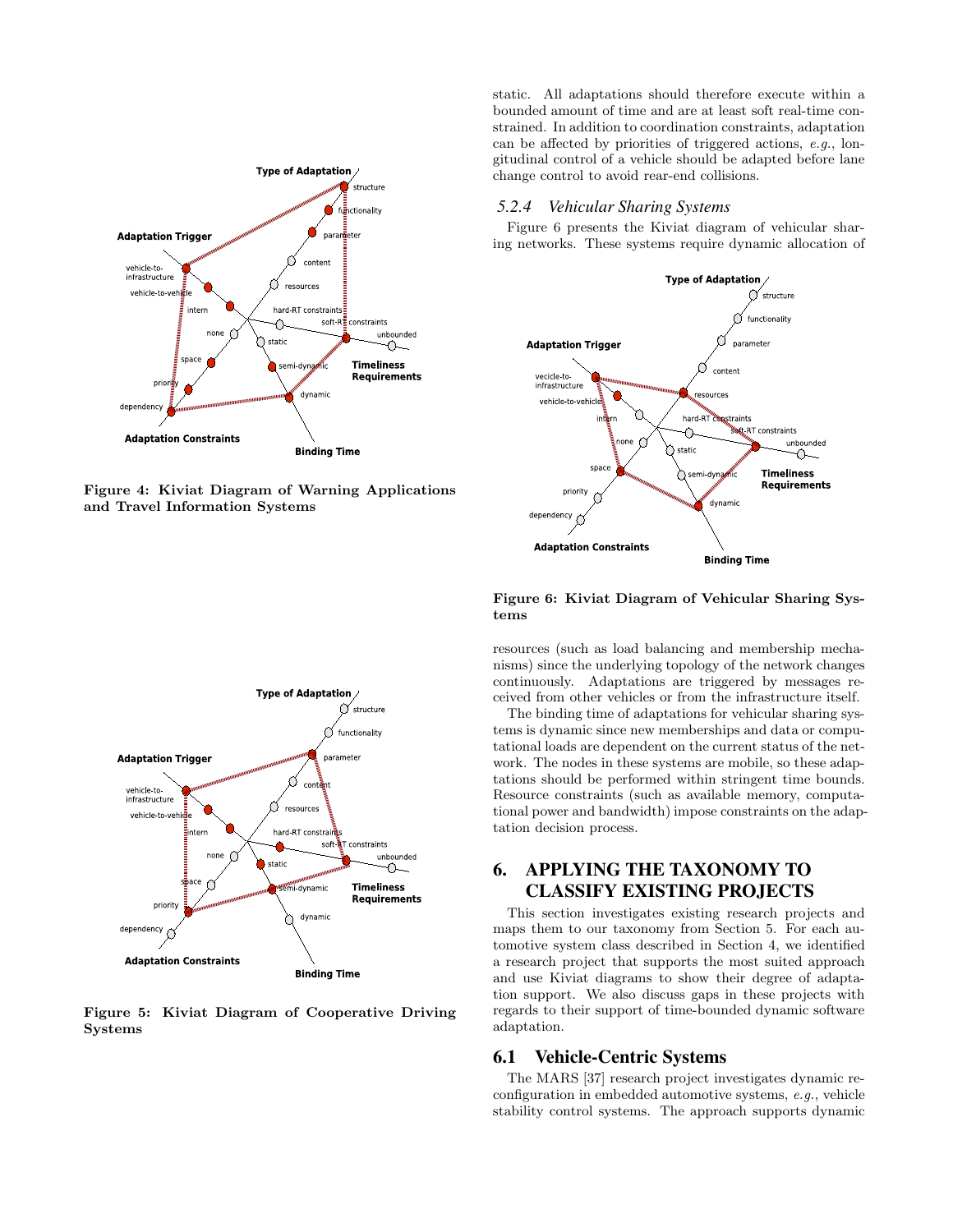adaptation at different levels, from coarse-grained reconfiguration of service providers at the system level to fine-grained configuration of behaviour variants. The Kiviat diagram for this system is shown in Figure 7. The adaptation itself



Figure 7: Kiviat Diagram of Mars

is triggered by faults occurring during runtime of the system. MARS handles inter-dependencies between software modules by explicitly modelling and analysing all possible configurations statically at design time of the system. This approach focuses on developing the analysis and modelling techniques for dynamic adaptation, however, rather than developing further adaptation techniques.

The Dynamically Self-Configuring Automotive Systems (DySCAS) [3] project focuses on self-configurable embedded vehicle control systems that are based on existing middleware technologies and feedback control theories. In addition to structural and parameter adaptations, DySCAS supports closed reconfiguration, i.e., graceful degradation in the presence of component failures. DySCAS is based on policies for achieving the self-management of the system. Policy reasoning includes the selection of the most appropriate reconfiguration in terms of priorities and urgency level. Space constraints can also be specified inside policies. The DySCAS project is still in an early stage, however, so no empirical results are yet available.

#### **6.2 Driver Information Systems**

Various driver assistance systems are available, including navigation guidance and value-added location based services, as well as safety-enhancing applications, such as emergency vehicle and road warning applications [28].

TrafficView defines protocols and algorithms for the dissemination of information about vehicles on the road [24]. The system provides a dynamic view of the road traffic to help drivers in difficult conditions. The graphical user interface periodically displays all validated data sets, i.e., data that is neither conflicting nor outdated. Adaptation here involves updating the display, e.g., when a change in the validated data sets happens. It is triggered when messages from other vehicles are received. TrafficView only supports static binding time, however, and does not mention any consideration of constraints, such as dependencies.

The Safe speed and safe distance (Saspence) project is designed to provide suggestions of the proper velocity and headway based on the current driving conditions [2]. The project uses internal sensors, such as long- and short-range radar, as well as information obtained from the infrastructure and other vehicles, such as localisation and speed limits. Saspence dynamically adapts its warning suggestions based on the current deduced situation. The system follows a three-layered approach with (1) sensors providing input data, (2) specific algorithms processing the sensor information, and (3) human-machine-interfaces forwarding the warning messages to the driver. The algorithm processing should be executed within soft real-time bounds since otherwise vehicle safety cannot be ensured. This project, however, is still defining functional requirements.

The content adaptation of in-vehicle entertainment systems can be adopted from more general approaches, such as [21], which uses a decision engine to adapt content to fit the current capabilities of the device and network. This engine considers the user's preferences and devices' capabilities, provided in the format of the W3C Composite Capabilities/Preference Profile [19]. Based on the current network conditions and device capabilities, the content is transformed accordingly, e.g., reduction of colour, scale of images, and use of various transcoding mechanisms.

Driver information systems not only handle adaptation of multimedia content, but also support software adaptation. Future use-cases for these systems require the dynamic integration of software into running systems. Application developers for these systems can leverage automotive middleware systems, such as AUTOSAR [27] and OSGI [31], that encapsulate the heterogeneity of computing platforms and communication protocols. These systems support the dynamic integration and reconfiguration of software.

For example, DynamicCon builds upon OSA+ [36], which is a scalable middleware for distributed real-time and embedded systems that support the dynamic deletion, addition, and replacement of services. It minimises application blackout time by allowing state transfer while the old service is still running. Their approach assumes, however, that the software being integrated or updated is locally available and hence they do not consider fully dynamic adaptation as required by this class of systems. Its Kiviat diagram is shown in Figure 8.

The OSGI platform [31] provides a Java-based service platform that supports the remote installation, update, and lifecycle management of Java based applications. In this sense, the platform supports fully dynamic adaptation of application components. The OSGI platform, however, only supports the adaptation of Java-based applications and hence does not support the integration or reconfiguration of heterogeneous software modules.

Fully dynamic adaptation is also supported by application and data synchronisation systems that support the remote integration and update of existing software and data. Platform-dependent approaches, such as Active Sync [25] and LDAP content synchronisation [30], support the synchronisation of information between devices. These approaches, however, only support data synchronisation, e.g., Active Sync synchronises personal information (PIM) and LDAP maintains a copy of a fragment of the directory tree.

SyncML [32] is a platform-independent information synchronisation standard that supports the integration and up-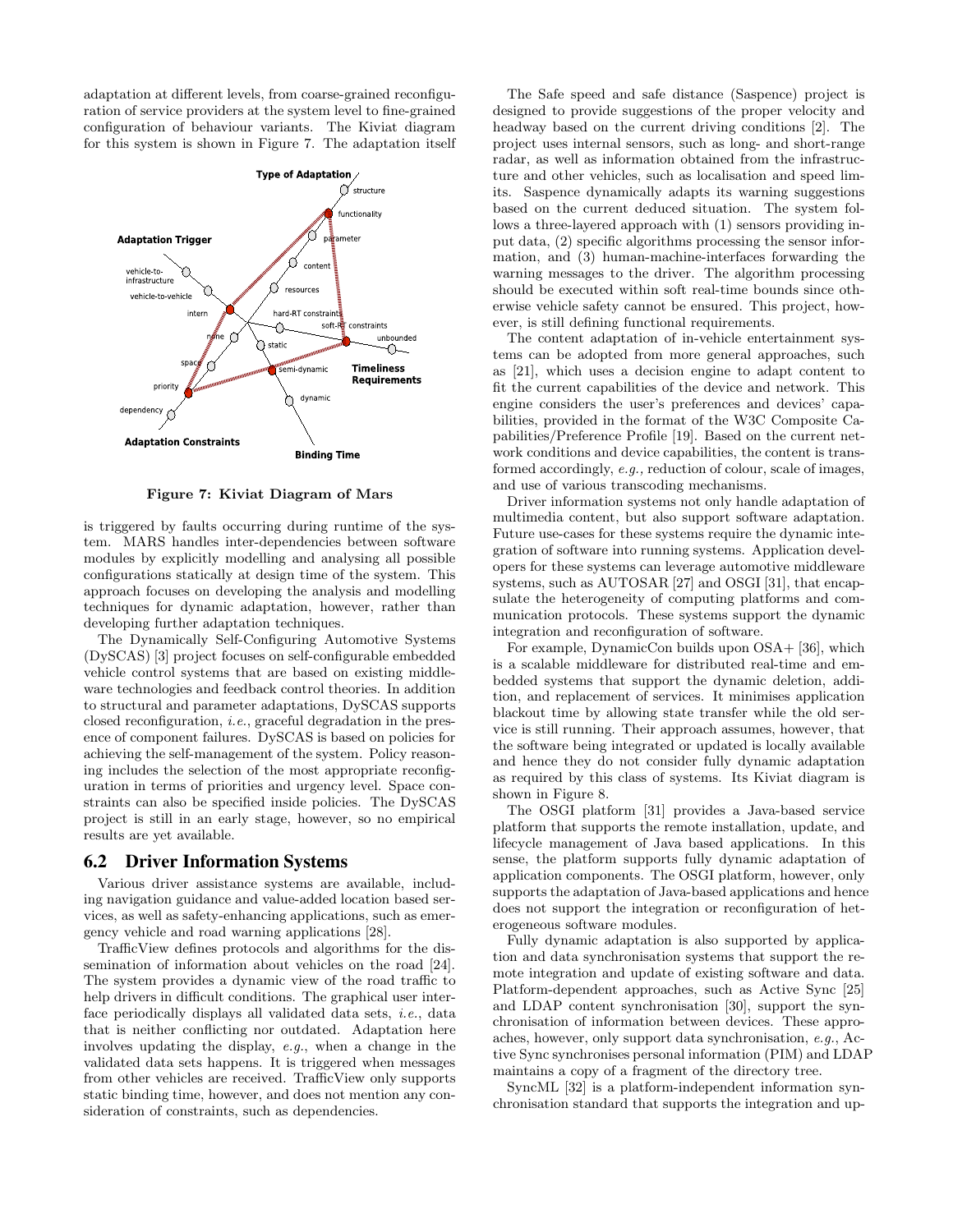

Figure 8: Kiviat Diagram of OSA+

date of data, as well as software applications and firmware. It uses XML to specify the messages exchanged between clients and servers in the synchronisation protocol. It also provides multiple synchronisation modes, e.g., oneway clientor server-side synchronisation and twoway client/server synchronisation.

Current approaches for synchronising data and software binaries, however, lack support for time-bounded adaptation and do not address other adaptation constraints, such as memory, module inter-dependencies, and priorities.

#### **6.3 Cooperative Driving Systems**

The Auto21 project is investigating many ways of cooperative driving for fully autonomous vehicles [26]. The authors propose a three-layered architecture to realise decentralised coordination of (autonomous) vehicles [16]. The lowest layer senses the state of a vehicle and is responsible for a vehicle's behaviour. The upper layers, management and traffic control, determine the movement of each vehicle under the cooperative driving constraints.

Adaptation is executed on the longitudinal and change lane actuators, based on information obtained from the traffic and management layer. The longitudinal actuator uses either distance or time-based information to change a vehicle's speed, whereas the change lane actuator follows a pre-defined lane function. The behaviour of both actuators is pre-determined and consists of static rules. The overall adaptation is executed within soft real-time constraints. Due to adaptation being related to parameter changes, it does not account for any constraints, such as memory or module interdependencies (c.f., Figure 9).

Adaptive cruise control systems can be realised by distance policies [17]. In this approach, vehicles move within a safe distance to the vehicle in front of them to ensure that no collisions occur if that vehicle brakes suddenly. This distance must be adapted continuously to reflect environmental conditions, e.g., icy roads, vehicle dynamics, and safety considerations.

Adaptation in an adaptive cruise control system can be executed by the vehicle control system, which is divided into two parts: (1) the upper level calculates the desired con-



Figure 9: Kiviat Diagram of Auto21

trol effort based on the current conditions and (2) the lower level computes the corresponding throttle commands. The commands execute pre-defined adaptation steps. This approach is local and decentralised, i.e., no information from other vehicles or the environment is considered. Likewise, the adaptation itself is executed without considering any constraints.

#### **6.4 Vehicular Sharing Systems**

Vehicles equipped with storage capabilities can act as a store-and-forward mobile router for disseminating data, such as traffic information or audio and video data [7]. For example, next-generation vehicle entertainment systems assume video or audio files can be stored among several vehicles [14]. Depending on their current location, only a subset of these files are accessible for a vehicle and hence a policy framework is needed to predict whether and/or when a file will be available.

The framework leverages existing wireless cellular network infrastructures and is dynamically adapted to the number of vehicles and the available files inside a network cell. This information is continuously monitored and broadcasted to the decision making process residing locally on each vehicle. It does not appear, however, that the adaptation process takes space/time constraints into account.

Within a geographic area, vehicles equipped with processing power can form an ad hoc grid computer that can autonomously solve distributed traffic flow control problems, such as lane merging. An example of such a system is VGrid [8], which is a grid computer and is realised by a four-layer protocol architecture in which the grid computing interface serves as a bridge between the applications and the network layers. This interface is responsible for allocating tasks based on the current network topology, e.g., a critical task is replicated to a number of vehicles. A resource management layer controls the access to local resources on the vehicles. Task allocation takes computational time into account since nodes can move out of range before their computations are finished.

VMesh is a vehicular wireless mesh network that serves as a dynamic sensor network, e.g., for monitoring and col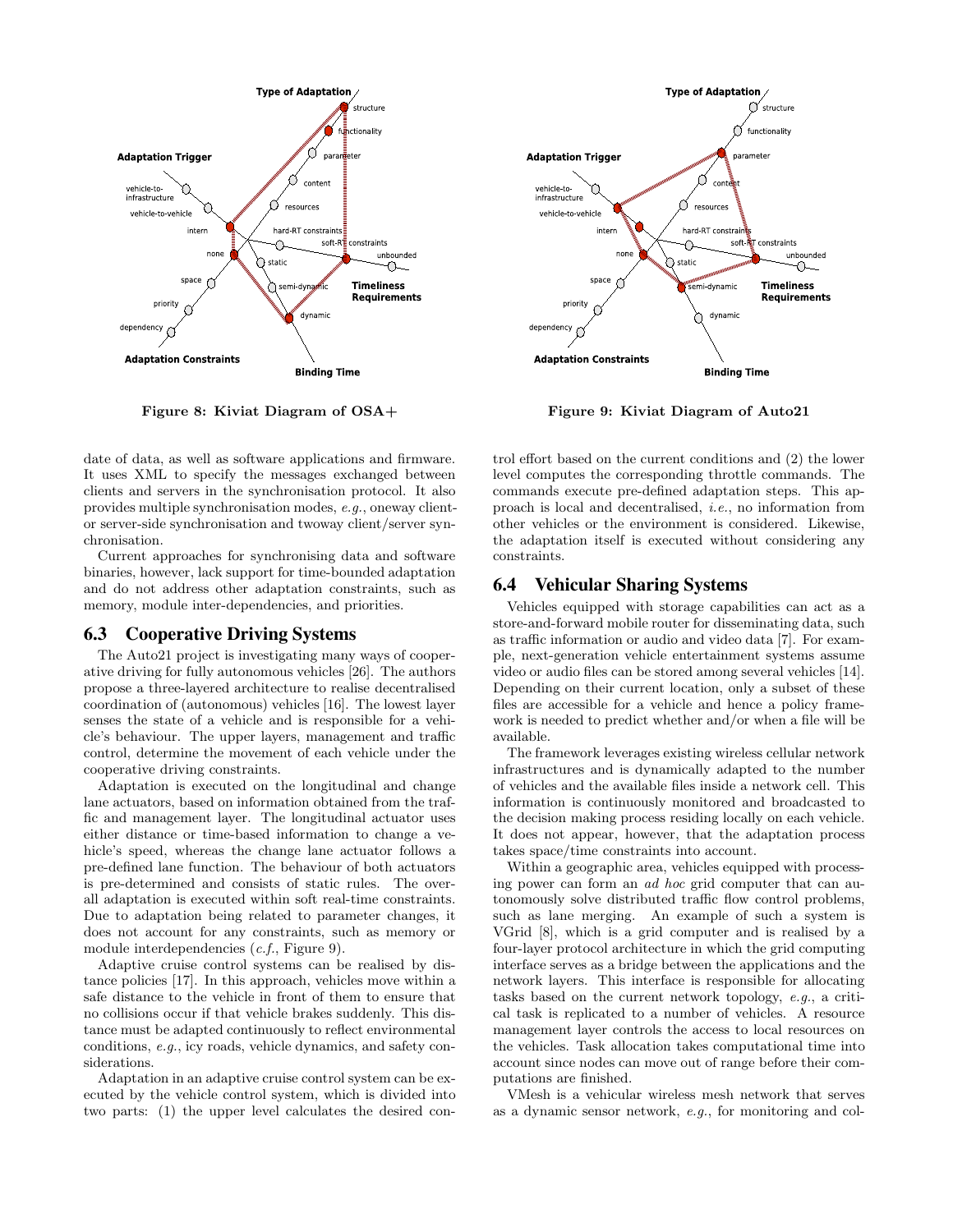lecting vehicular emissions [7]. The Kiviat diagram for this approach is shown in Figure 10. A key design challenge in



Figure 10: Kiviat Diagram of VMesh

VMesh is determining the penetration rate  $(i.e.,$  the number of vehicles in the network), which should adapt dynamically to the number of vehicles available. This approach considers memory constraints at nodes to achieve a desired data throughput rate. It does not appear, however, that the adaptation itself supports timeliness, i.e., is executed within a specific time bound.

#### **7. CONCLUDING REMARKS**

The prevalence of automotive software—combined with emerging wireless communication protocols—is enabling the dynamic integration of applications and data into vehicles from the infrastructure or other vehicles. These trends, in turn, motivate a new generation of vehicle software that needs to adapt at runtime to respond to changes occurring in highly mobile environments. To ensure the validity of information adaptations must execute in a timely manner.

This paper analysed four classes of automotive systems and identified their software adaptation requirements, including degradation strategies in vehicle-centric systems and dynamically inserting components into software applications. We also defined a taxonomy to characterise various dimensions of dynamic adaptation, including binding time, adaptation type, timeliness requirements, adaptation trigger, and adaptation constraints. Kiviat diagrams were used to represent this taxonomy, compare existing research projects of automotive system software, and categorise existing research projects in the automotive domain in terms of this taxonomy. By comparing these diagrams to the diagrams of our four classes of automotive systems, we identified the following key gaps in existing approaches:

• Dynamic adaptation in vehicle-centric systems is restricted to at most the dynamic choice of a suitable configuration at runtime. Since hard real-time systems must ensure the safety and consistency of their execution behaviour at all times, the dynamic insertion and reconfiguration of software modules is traditionally not allowed. Existing approaches, such as MARS and DySCAS (c.f., Section 6.1), provide the required runtime adaptation as they change the existing configuration of the system after a fault and additionally can also include new devices and software into vehicle electronic systems at runtime. They do not, however, support time bounds of their adaptations.

• Driver information systems require not only adaptation of multimedia content, but they also need support for software adaptation, e.g., dynamic integration of software into a running system. Developers of driver information systems can leverage TrafficView and OSA+, but these approaches assume that the software to integrate or to update is locally available. Saspence and OSGI offer full support for dynamic adaptation and SyncML provides data and software binaries integration, but they do not adapt or update software in time bounds. Moreover, these solutions do not account for time and space constraints as required by driver information systems.

• Cooperative driving systems need time-bounded coordination between vehicles. Existing approaches, such as the Auto21 project [26], provide safety critical coordination. They do not, however, support stringent QoS constraints, such as available memory space, for the underlying platform.

• Vehicular sharing systems need time-bounded allocation of resources and membership management. These systems must also monitor the space storage and computational power of the vehicles before distributing applications and data between vehicles (c.f., Section 4.4).

To address these gaps in prior work, research is needed on techniques, tools, and platforms for composing automotive software under time constraints. For example, when deciding which modules to integrate or upgrade into vehicle, time and space constraints should be considered. Our future work is therefore defining a domain-specific modelling language and a QoS-enabled middleware execution platform that enables time-bounded composition and deployment of automotive system software.

# **Acknowledgements**

The work described in this paper is funded by Science Foundation Ireland under the Research Frontiers Program and Lero - the Irish Software Engineering Research Centre.

## **8. REFERENCES**

- [1] M. Aksit and Z. Choukair. Dynamic, adaptive and reconfigurable systems overview and prospective vision. In ICDCSW '03: Proceedings of the 23rd International Conference on Distributed Computing Systems, 2003.
- [2] M. Alonso, P. Garayo, and L. Herran. Functional requirements of the SASPENCE system. In Road Safety on Four Continents, 2006.
- [3] R. Anthony and C. Ekeling. Policy-driven self-management for an automotive middleware. In PBAC '07: First International Workshop on Policy-Based Autonomic Computing, 2007.
- [4] F. Bai and H. Krishnan. Reliability analysis of dsrc wireless communication for vehicle safety applications. In ITS '06: Proceedings of the Ninth IEEE Intelligent Transportation Systems Conference, 2006.
- [5] S. Banachowski and S. Brandt. Toward a taxonomy of time-constrained applications. In RTSS '03: